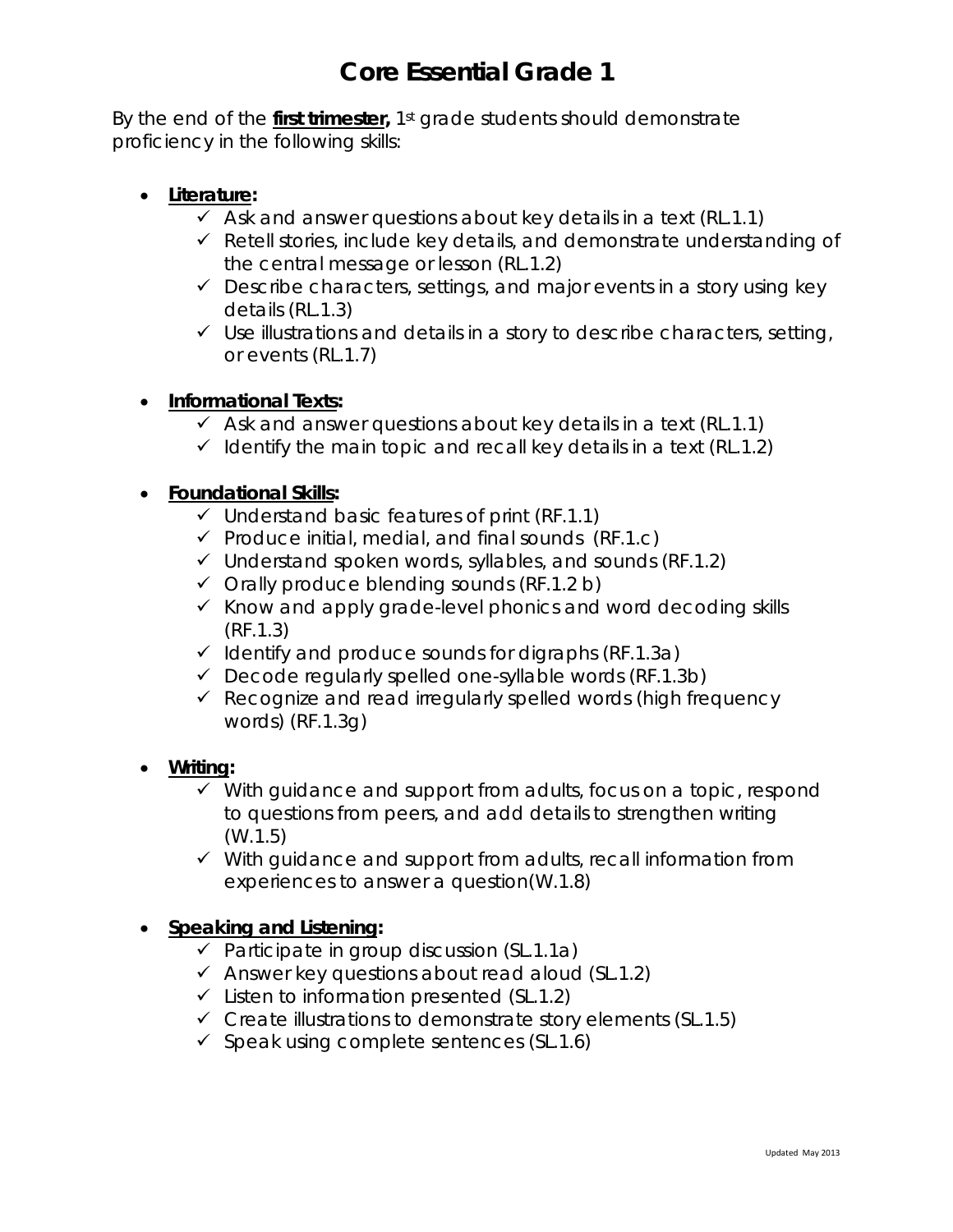By the end of the **second trimester,** 1st grade students should demonstrate proficiency in the following skills:

- **Literature:**
	- $\checkmark$  Ask and answer questions about key details in a text (RL.1.1)
	- $\checkmark$  Retell stories, include key details, and demonstrate understanding of the central message or lesson (RL.1.2)
	- $\checkmark$  Describe characters, settings, and major events in a story using key details (RL.1.3)
	- $\checkmark$  Use illustrations and details in a story to describe characters, setting, or events (RL.1.7)
	- $\checkmark$  Explain differences between books that tell stories and books that give information (RL.1.5)
	- $\checkmark$  Identify words in stories that suggest feelings (RL.1.4)

## • **Informational Texts:**

- $\checkmark$  Ask and answer questions about key details in a text (RL.1.1)
- $\checkmark$  Identify the main topic and recall key details in a text (RL.1.2)
- $\checkmark$  Identify the reasons an author gives to support points in a text (RL.1.8)
- $\checkmark$  Describe the connection between two individuals, events, ideas, or pieces of information in a text (RL.1.3)
- $\checkmark$  Use illustrations and details in a text to describe key ideas (RL.1.7)

### • **Foundational Skills:**

- $\checkmark$  Understand basic features of print (RF.1.1)
- $\checkmark$  Understand spoken words, syllables, and sounds (RF.1.2)
	- $\checkmark$  Distinguish long from short vowels in spoken words (RF.1.2a)
	- $\checkmark$  Orally produce words by blending sounds (RF.1.2b)
	- $\checkmark$  Produce initial, medial, and final sounds (RF.1.2c)
	- $\checkmark$  Segment spoken single-syllable words into their complete sequence of individual sounds (RF.1.2d)
- $\checkmark$  Know and apply grade-level phonics and word decoding skills (RF.1.3)
	- $\checkmark$  Identify and produce sounds for digraphs (RF.1.3a)
	- $\checkmark$  Decode regularly spelled one-syllable words (RF.1.3b)
	- $\checkmark$  Decode regularly spelled two-syllable words (RF.1.3e)
	- $\checkmark$  Recognize and read irregularly spelled words (high frequency words) (RF.1.3g)
	- $\checkmark$  Know final –e and common vowel team conventions for representing long vowel sounds (RF.1.3c)
- $\checkmark$  Read with sufficient accuracy and fluency to support comprehension (RF.1.4)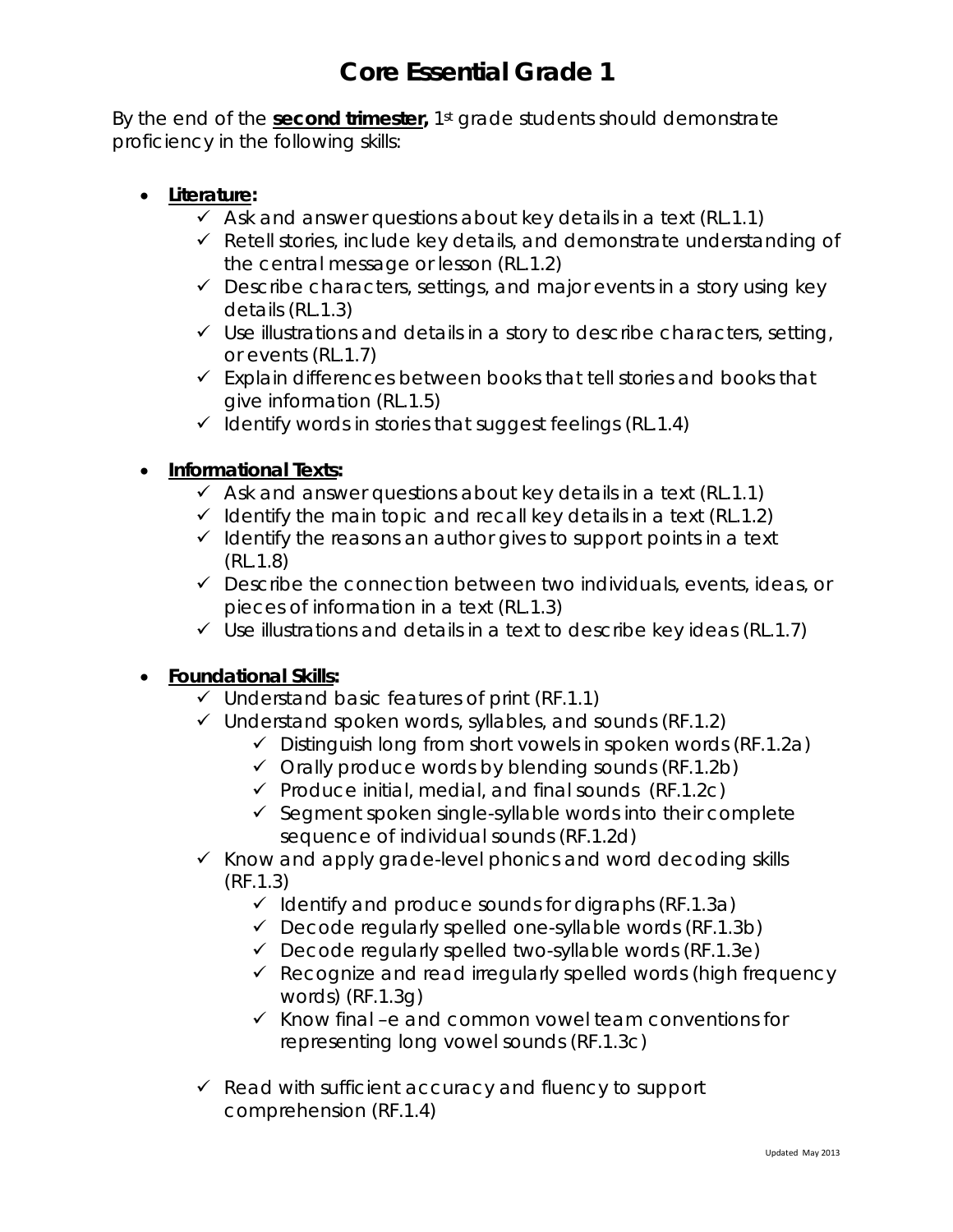- $\checkmark$  Read on-level text orally with accuracy, appropriate rate, and expression (RF.1.4b)
- Read words with inflectional endings (RF.1.3f)
- **Writing:**
	- $\checkmark$  With guidance and support from adults, focus on a topic, respond to questions from peers, and add details to strengthen writing (W.1.5)
	- $\checkmark$  With guidance and support from adults, recall information from experiences to answer a question(W.1.8)
	- $\checkmark$  With guidance and support from adults, write explanatory texts in which they name a topic, supply facts about the topic, and provide some sense of closure (W.1.2)
	- $\checkmark$  Write narratives in which they recount two or more sequenced events, include some details, and use time-order words (W.1.3)

## • **Speaking and Listening:**

- $\checkmark$  Participate in group discussion (SL.1.1a)
- $\checkmark$  Answer questions about key details in a story read aloud (SL.1.2)
- $\checkmark$  Listen to information presented (SL.1.2)
- $\checkmark$  Create illustrations to demonstrate story elements (SL.1.5)
- $\checkmark$  Speak using complete sentences (SL.1.6)
- $\checkmark$  Describe people, places, things, and events with details, expressing ideas and feelings clearly (SL.1.4)

#### • **Language:**

- $\checkmark$  Demonstrate command of English grammar when writing or speaking (L.1.1)
	- $\checkmark$  Print all uppercase and lowercase letters (L.1.1a)
	- $\checkmark$  Recognize a noun (L.1.1b)
	- $\checkmark$  Use singular and plural nouns (L.1.1c)
	- $\checkmark$  Use frequently occurring adjectives (L.1.1f)
	- $\checkmark$  Write complete declarative, interrogative, imperative, and exclamatory sentences (L.1.1j)
	- $\checkmark$  Sort words into categories (L.1.5a)
	- $\checkmark$  Use verbs to convey a sense of past, present, and future (L.1.1e)
- $\checkmark$  Demonstrate command of English conventions of capitalization, punctuation, and spelling when writing (L.1.2)
	- $\checkmark$  Capitalize dates and names of people (L.1.2a)
	- $\checkmark$  Use end punctuation for sentences (L.1.2b)
	- $\checkmark$  Use conventional spelling for words (L.1.2d)
	- $\checkmark$  Spell untaught words phonetically (L.1.2e)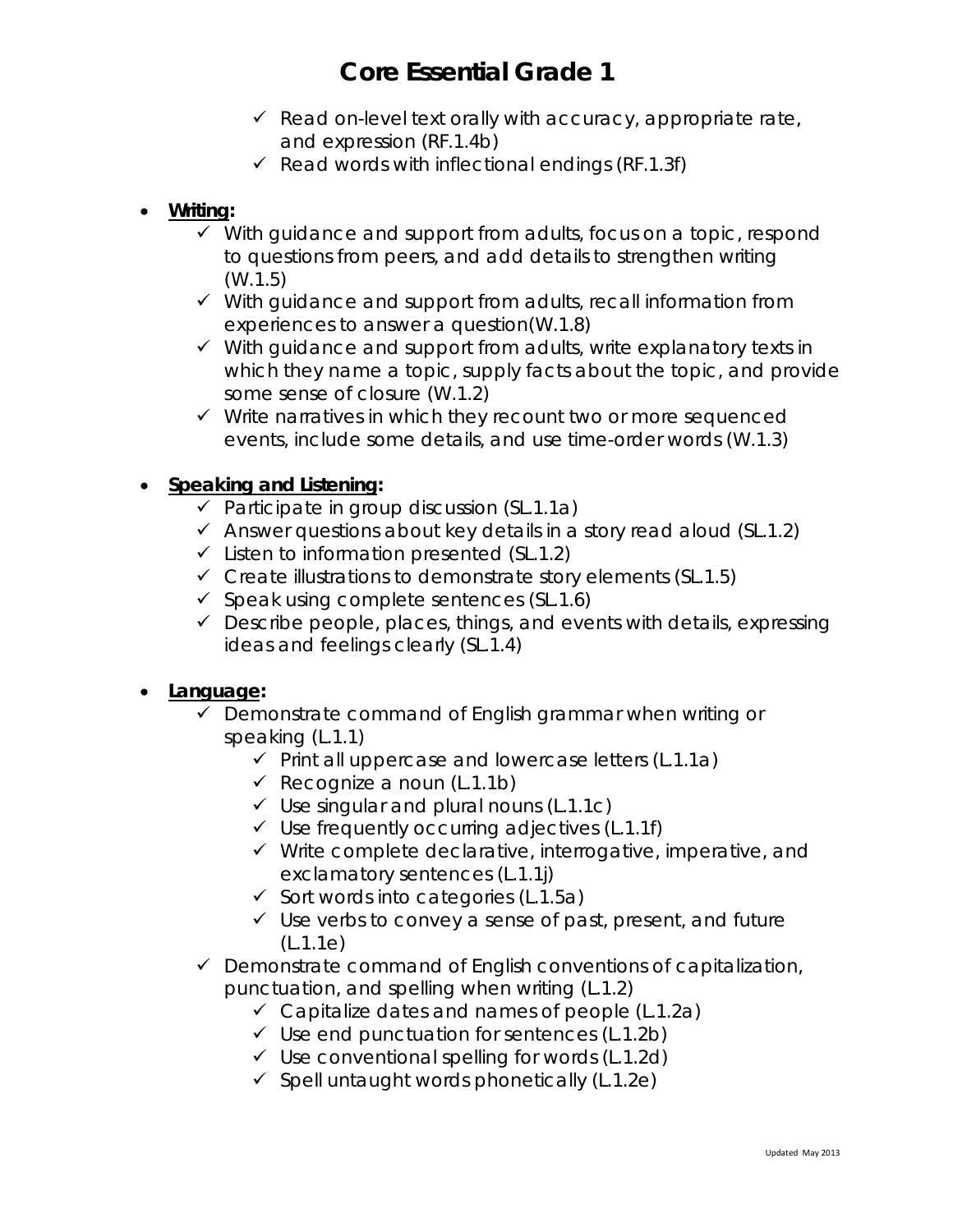By the end of the **third trimester,** 1st grade students should demonstrate proficiency in the following skills:

- **Literature:**
	- $\checkmark$  Ask and answer questions about key details in a text (RL.1.1)
	- $\checkmark$  Retell stories, include key details, and demonstrate understanding of the central message or lesson (RL.1.2)
	- $\checkmark$  Describe characters, settings, and major events in a story using key details (RL.1.3)
	- $\checkmark$  Use illustrations and details in a story to describe characters, setting, or events (RL.1.7)
	- $\checkmark$  Identify words in stories that suggest feelings (RL.1.4)

## • **Informational Texts:**

- $\checkmark$  Ask and answer questions about key details in a text (RL.1.1)
- $\checkmark$  Identify the main topic and recall key details in a text (RL.1.2)
- $\checkmark$  Identify the reasons an author gives to support points in a text (RL.1.8)
- $\checkmark$  Describe the connection between two individuals, events, ideas, or pieces of information in a text (RL.1.3)
- $\checkmark$  Distinguish between information provided by pictures and information provided by the words in a text (RL.1.6)
- $\checkmark$  Use illustrations and details in a text to describe key ideas (RL.1.7)

## • **Foundational Skills:**

- $\checkmark$  Distinguish long from short vowels in spoken words (RF.1.2a)
- $\checkmark$  Orally produce words by blending sounds (RF.1.2b)
- $\checkmark$  Produce initial, medial, and final sounds in spoken words (RF.1.2c)
- $\checkmark$  Segment spoken single-syllable words into their complete sequence of individual sounds (RF.1.2d)
- $\checkmark$  Know and apply grade-level phonics and word decoding skills (RF.1.3)
	- $\checkmark$  Identify and produce sounds for digraphs (RF.1.3a)
	- $\checkmark$  Decode regularly spelled one-syllable words (RF.1.3b)
	- $\checkmark$  Decode regularly spelled two-syllable words (RF.1.3e)
	- $\checkmark$  Recognize and read irregularly spelled words (high frequency words) (RF.1.3g)
	- $\checkmark$  Know final –e and common vowel team conventions for representing long vowel sounds (RF.1.3c)
	- $\checkmark$  Read words with inflectional endings (RF.1.3f)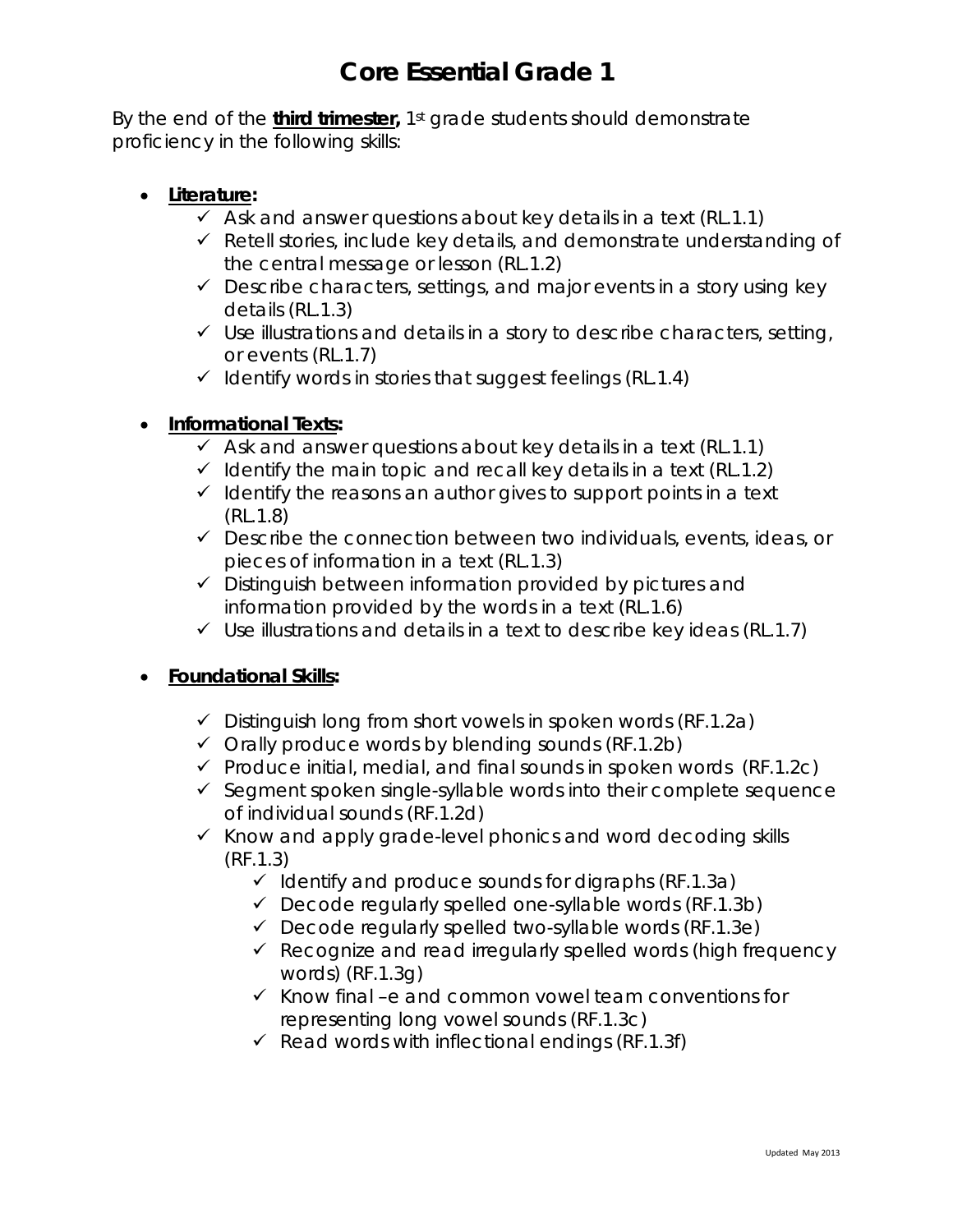### • **Language:**

- $\checkmark$  Demonstrate command of English grammar when writing or speaking (L.1.1)
- $\checkmark$  Print all uppercase and lowercase letters (L.1.1a)
- $\checkmark$  Recognize a noun (L.1.1b)
- $\checkmark$  Use singular and plural nouns (L.1.1c)
- $\checkmark$  Use frequently occurring adjectives (L.1.1f)
- $\checkmark$  Demonstrate command of English conventions of capitalization, punctuation, and spelling when writing (L.1.2)
- $\checkmark$  Use end punctuation for sentences (L.1.2b)
- $\checkmark$  Use conventional spelling for words (L.1.2d)
- $\checkmark$  Spell untaught words phonetically (L.1.2e)